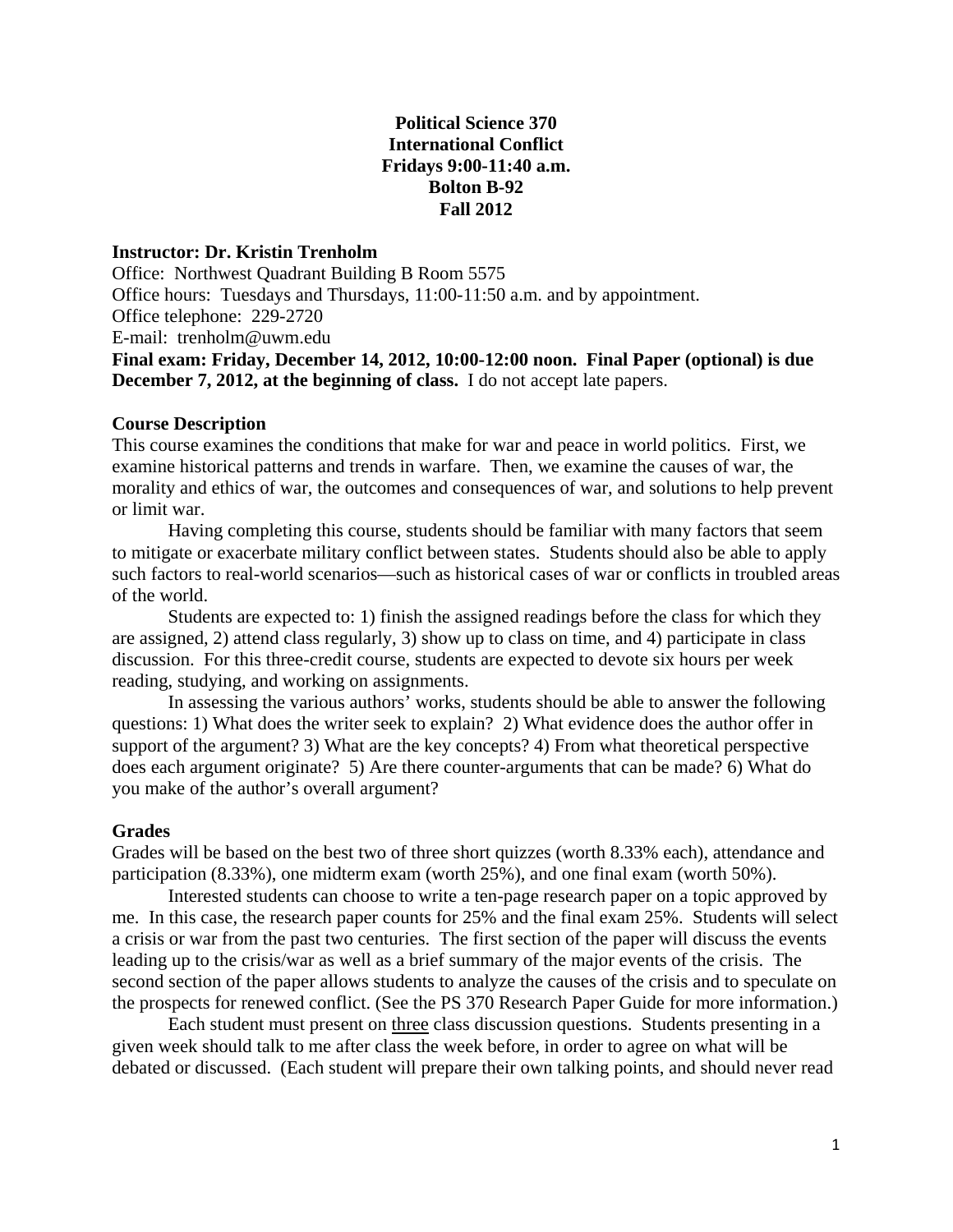long statements written by others. Presentation notes are due after class on the day that presentations are made.)

 There will be no make-up quizzes, although one quiz may be dropped. No make-up exams will be given without a medical excuse or an excused University absence. Students must produce the appropriate documentation stating why they were not able to be in class at the exact time of the exam.

*If you have a problem or miss an exam, get in touch with me immediately (beforehand if possible). If you miss the midterm or final exam without giving me prior notice, you MUST contact me within 24 hours of that exam or you will not be allowed to take a make-up exam under any circumstances.*

The midterm and final exams are both non-cumulative exams. **The midterm exam will be given during the regular class period during the 7th week of class (Friday, October 19, 2012). The final exam will be given during the regularly scheduled final exam time (Friday, December 14, 2012, 10:00 a.m.-12:00 p.m.).\***

\*Please note that because this class meets on Fridays, there is a chance that the scheduled final exam period for PS 370 may conflict with a Monday and Wednesday morning course at 9:00 or 9:30 a.m. Please check your final exam schedule for all of your courses so that alternative arrangements can be made well before the final exam period.

Students with special needs are responsible for making their needs known in the first two weeks of the semester, especially if accommodations are needed in order to meet any of the requirements of this course. For additional information about UWM University policies see http://www.uwm.edu/Dept/SecU/SyllabusLinks.pdf. This web site contains a list of University policies regarding such issues as incompletes, grade appeal procedures, and policies about academic misconduct, among other things.

#### **Required Readings**

The required textbooks are available in the bookstore:

Richard K. Betts (ed.), *Conflict after the Cold War: Arguments on Causes of War and Peace,* fourth edition. Boston: Pearson Education, Inc. 2013. Michael Walzer, *Just and Unjust Wars: A Moral Argument with Historical Illustrations*, Fourth edition. New York: Basic Books, 2000. David W. Ziegler, *War, Peace, and International Politics*, eighth edition. New York: Addison Wesley Longman, 2000.

Other required readings are available on electronic reserve in Golda Meir Library, at: [<https://millib.wisconsin.edu/cgiin/Pwebrecon.cgi?DB=local&PAGE=rbSearch>](https://millib.wisconsin.edu/cgiin/Pwebrecon.cgi?DB=local&PAGE=rbSearch)

Thucydides, "The Peloponnesian War, Melian Dialogue (Book 5, Chapter17)." Also available at: [<http://www.wellesley.edu/ClassicalStudies/CLCV102/Thucydides--](http://www.wellesley.edu/ClassicalStudies/CLCV102/Thucydides--MelianDialogue.html) [MelianDialogue.html.](http://www.wellesley.edu/ClassicalStudies/CLCV102/Thucydides--MelianDialogue.html)>

CNN.com (8/20/1998), "Most Lawmakers Support Clinton's Military Strikes." Also available at: [<http://www.cnn.com/ALLPOLITICS/1998/08/20/strike.react/>](http://www.cnn.com/ALLPOLITICS/1998/08/20/strike.react/)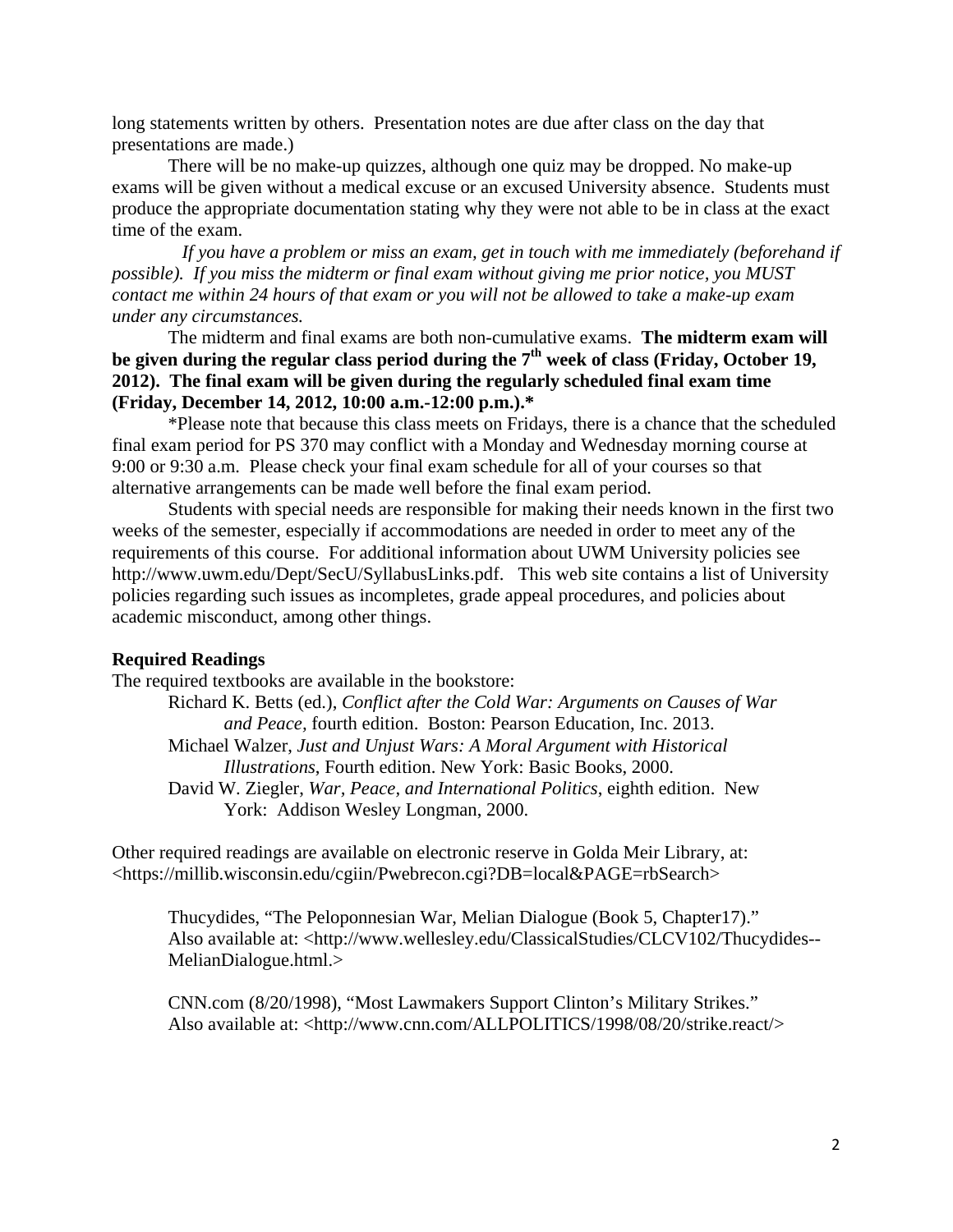BBC News, "From Scandal to Rocket Raids: Mixed Response from GOP." Also available at: [<http://news.bbc.co.uk/2/hi/events/crisis\\_in\\_the\\_gulf/latest\\_news/236582.stm>](http://news.bbc.co.uk/2/hi/events/crisis_in_the_gulf/latest_news/236582.stm)

Cooley, John K., "The War over Water" *Foreign Policy* No. 54 (Spring 1984). Reprinted in Betts, third edition (pp. 596-606).

Huntington, Samuel P., "Arms Races: Prerequisites and Results." Reprinted in Betts, third edition (pp. 391-411).

Sherman, William T. Letter to the Mayor and Councilmen of Atlanta. Reprinted from *Memoirs of William T. Sherman* vol. 2 (New York, 1875) pp. 600-602.

Stephens, Bret. "How to Manage Savagery." *Commentary*, September 2008.

Daalder, Ivo and Lodel, Jan. "The Logic of Zero: Toward a World Without Nuclear Weapons." *Foreign Affairs* November/December 2008.

Joffee, Joseph and Davis, James W. "Less than Zero: Bursting the New Disarmament Bubble." *Foreign Affairs*. January/February 2011.

Blair, Bruce, Brown, Matt, and Burt, Richard. "Can Disarmament Work? Debating the Benefits of Nuclear Weapons." *Foreign Affairs*. July/August 2011

Waltz, Kenneth N. "Why Iran Should Get the Bomb." *Foreign Affairs* July/August 2012. pp.2-5.

There are also a number of **required films** (and/or sections of documentaries) that have been placed on media reserve as part of the course. These movies are listed both on the syllabus and are also briefly discussed on the PS 370 Media Reserve hand-out.

# **Course Schedule and Reading Assignments**

The following schedule is subject to modification. Try to finish each day's reading before class. I. Introduction

Week#1 (September 7): Overview of the Course; Studying Conflict and War/Patterns of Conflict, Crisis, and War.

1. Ziegler: Studying Causes (pp. 125-127), Studying War (pp. 87-89), Recent Wars (pp. 69-79), Lessons of Intervention (pp. 97-104), German Reaction to Versailles and the Rise of Hitler (pp. 25-30), and the Manchurian Crisis (pp. 202-205).

II. Causes and Correlates of War

Week #2 (September 14): Individual and State Level Explanations: Human Nature and Realism. 1. Ziegler: Human Nature and "Troublemakers" (pp. 127-133).

2. Betts: Hobbes, Thomas. "The State of Nature and the State of War"(pp. 78-82).

3. E-reserve or web: Thucydides, "The Peloponnesian War, Melian Dialogue (Book 5, Chapter 17)." Available at: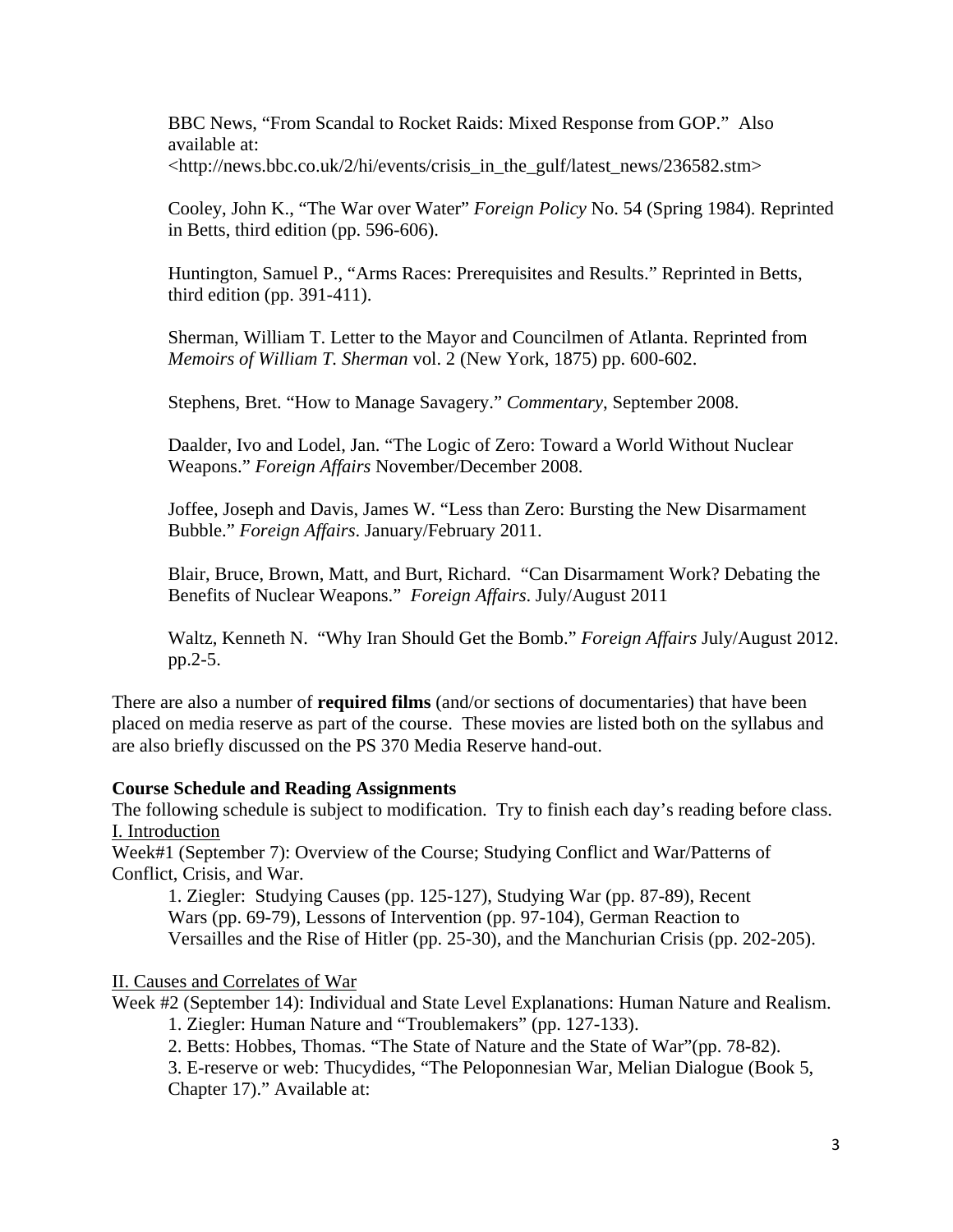< [http://www.wellesley.edu/Classical Studies/CLCV102/Thucydides—](http://www.wellesley.edu/Classical%20Studies/CLCV102/Thucydides—MelianDialogue.html) [MelianDialogue.html>](http://www.wellesley.edu/Classical%20Studies/CLCV102/Thucydides—MelianDialogue.html).

4. Walzer: Against Realism (pp. 3-20).

Regime Types, Liberalism and Democratic Peace Theory.

- 1. Ziegler: Democratic Peace (pp.137-140).
- 2. Betts: Kant, Immanuel. "Perpetual Peace." (pp. 136-142); Doyle, Michael W., "Liberalism and World Politics (pp. 149-164) and Keohane, Robert O. and Nye, Joseph S., "Power and Interdependence."(pp. 164-171).

Week #3 (September 21): **QUIZ #1.** Nationalism and Civilizations.

- 1. Ziegler: State and Non-State Actors (pp. 105-115); Nationalism (pp. 133-135); Terrorism (pp.147-152); Re-read Some Recent Wars (pp. 69-79 and pp. 95-104).
- 2. Betts: Gellner, Ernest, "Nations and Nationalism." (pp. 368-379) and Kaufman, Chaim. "Possible and Impossible Solutions to Ethnic Civil War." (pp. 394-412).

Civilizations.

- 1. Betts: Huntington, Samuel P., "The Clash of Civilizations?" (pp. 35-54).
- 2. E-reserve: Stephens, Bret. "How to Manage Savagery." *Commentary.* September 2008. E-reserve.

Week #4 (September 28): Diversionary Theory and Transnational Tension.

- 1. Web or e-reserve: CNN.com (8/20/1998), "Most Lawmakers Support Clinton's Military Strikes." Available at: <http://www.cnn.com/ALLPOLITICS/1998/08/20/strike.react/>
- 2. Web or e-reserve: BBC News, "From Scandal to Rocket Raids: Mixed Response from GOP." Available at:

[<http://news.bbc.co.uk/2/hi/events/crisis\\_in\\_the\\_gulf/latest\\_news/236582.stm>](http://news.bbc.co.uk/2/hi/events/crisis_in_the_gulf/latest_news/236582.stm).

3. Media reserve: Just for fun, watch the movie "Wag the Dog." This comedy/drama is based upon the book *American Hero* by Larry Beinhart. The film is about a President caught in a sex scandal just before the election. The Administration decides to create a fictitious war to divert attention away from the scandal and top Hollywood producers are called to the White House to "produce" the war.

Transnational Tension.

- 1. E-reserve: Cooley, John K., "The War over Water." from Betts, third edition (pp. 596-606).
- 2. Betts: Homer Dixon, Thomas F. "Environmental Changes and Causes of Acute Conflict" (pp. 607-621) and De Soysa, Indra, "Ecoviolence" (pp. 629-640).

Week #5 (October 5): Territorial Claims.

- 1. Ziegler: Chapter 4, Wars in the Middle East (pp. 53-68).
- 2. Walzer: The Rights of Political Communities (pp.53-58).

Anarchy, the Security Dilemma, and Arms Races.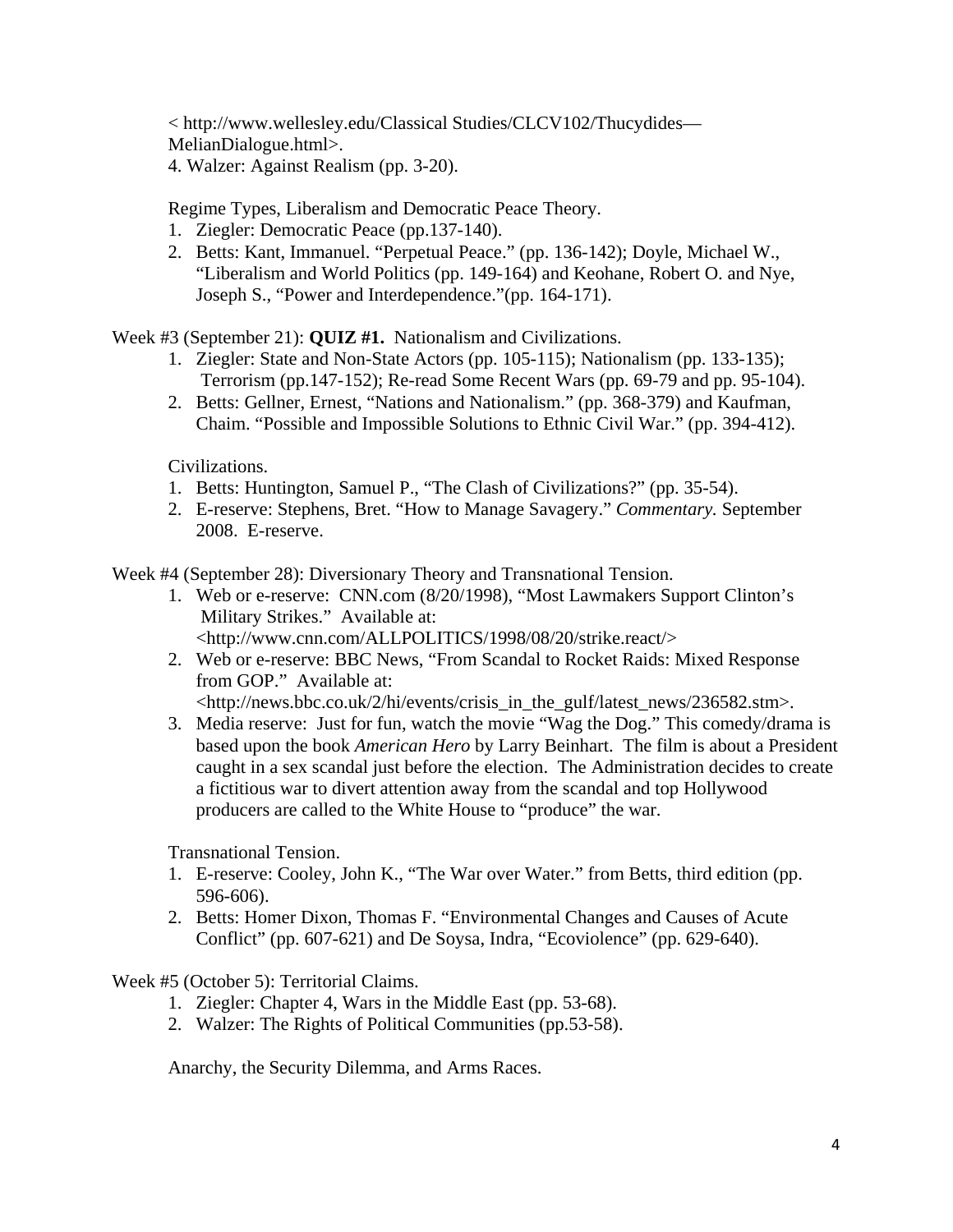- 1. Ziegler: Sovereignty (pp. 108-110), Anarchy (pp. 115-118), Arms races (pp. 221- 228).
- 2. E-reserve: Huntington, Samuel P., "Arms Races: Prerequisites and Results." from Betts, third edition (pp. 391-411).

Week #6 (October 12): Balance of Power Theory.

- 1. Betts: Blainey, Geoffrey, "Power, Culprits, and Arms" (pp.120-132).
- 2. Walzer: Preemptive War and The Balance of Power, Preemptive Strikes (pp. 76-85).

Intervention.

1. Walzer: Self-Determination and Self-Help (pp. 86-108).

# **Midterm: October 19, 2012**

III. Methods and Ethics of War

Week #7 (October 19) Aggression and Neutrality and the **Midterm Exam**.

- 1. Walzer: Chapter 15 (pp. 233-250).
- 2. Media reserve: Hew Strachan's "The First World War." Disc 1. "To Arms" (also discussed Week #11) and "Under the Eagle" which shows the German invasion of Belgium and France.

Week #8 (October 26) Noncombatant Immunity and Military Necessity, and War Against Civilians: Sieges and Blockades.

- 1. Walzer: Chapter 9 (pp.138-159).
- 2. Media reserve: (recommended) "Saving Private Ryan" (1998).
- 3. Walzer: Chapter 10 (pp.160-175).
- 4. Media reserve: Hew Strachan's "The First World War." Disc 3 "Blockade 1916- 1917." Also "The Battle for Russia." From the "Why We Fight" series (1943). The second part of the film shows footage of the siege of Leningrad and the battle of Stalingrad.

Week #9 (November 2): Guerrilla War, Terrorism and Unconventional War.

- 1. Walzer: Chapter 11 (pp.176-196).
- 2. Betts: Bin Laden, Osama, "Speech to the American People" (pp. 511-516), Tse-Tong, Mao. "On Guerrilla Warfare" (pp. 539-549), and Sageman, Marc, "Jihadi Networks of Terror." (pp. 516-530).

Supreme Emergency: The Decision to Bomb German Cities and Japan.

- 1. Walzer: Chapter 16 (pp. 251-268).
- 2. Media reserve: "The Battle for Britain." (1943) And from Ken Burns PBS documentary series, "The War" (2007).
	- a. War: Episode One: "A Necessary War." Go to main menu and choose "scene selection." Chose "Pearl Harbor" and also "We Haven't Got a Chance."
	- b. War: Episode Six: "The Ghost Front." Go to the main menu and choose "scene selection." Choose "Our Boys." This section discusses the American and British bombing of the German cities and the American fire-bombing campaign against Tokyo.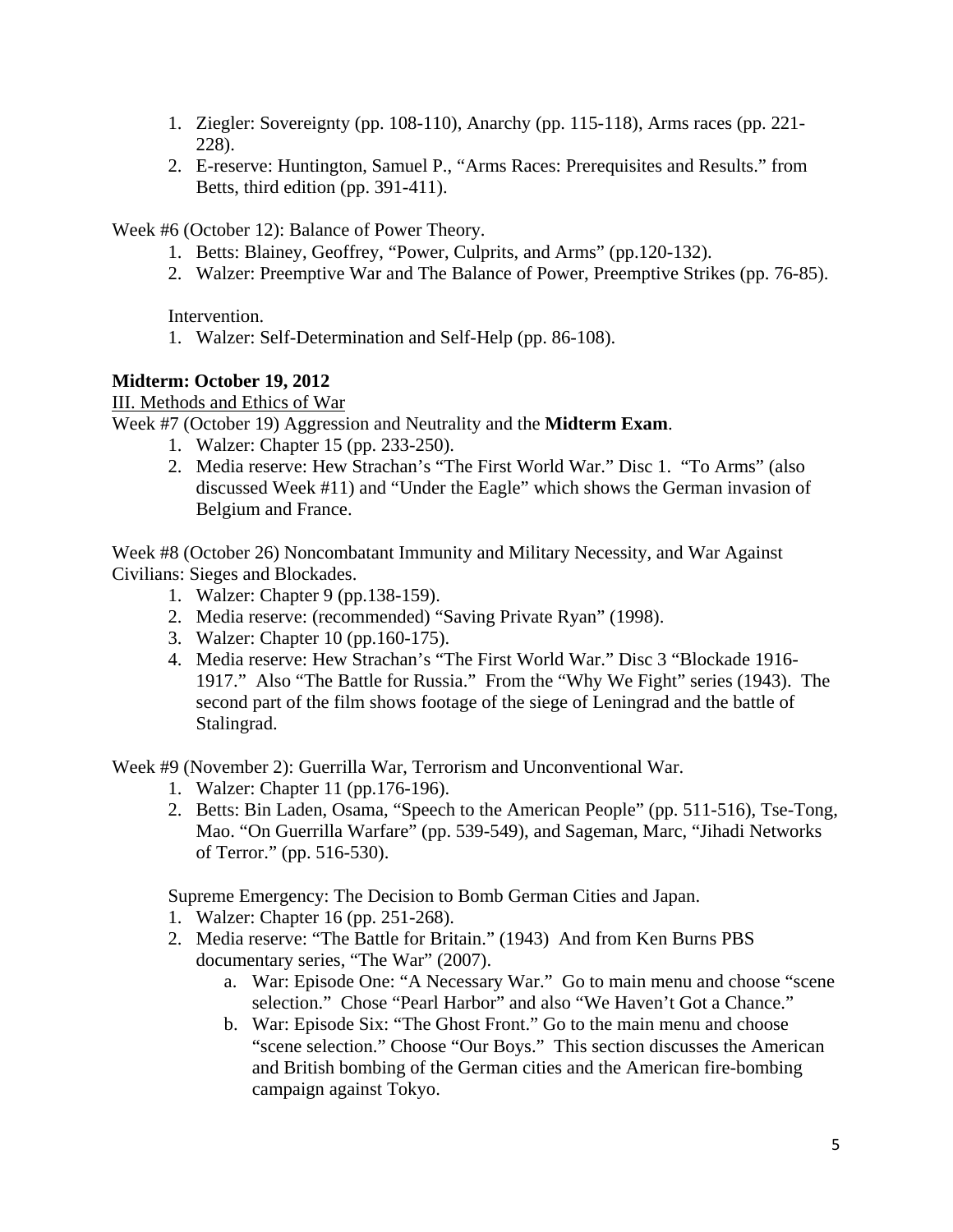- c. War: Episode Seven: "It Happened in an Instant."
- 3. Media reserve: (recommended) "Letters From Iwo Jima" (2006).

## IV.Outcomes and Consequences of War

Week #10 (November 9): **QUIZ #2** Costs of War; Winners and Losers.

- 1. Ziegler: Iran-Iraq War (pp. 79-84).
- 2. Walzer: The Tyranny of War (pp. 29-33); War's End and the Importance of Winning (pp. 109-124).
- 3. E-reserve: Sherman, William T. "Letter to the Mayor and Councilmen of Atlanta." Re-printed from Memoirs of William T. Sherman vol. 2 (New York, 1875).

Week #11 (November 16): Recurrent Conflict and Rivalry.

- 1. Ziegler: Chapters 1 and 2, France-Germany Rivalry (pp. 5-31).
- 2. Media reserve: review Hew Strachan's "The First World War." Disc 1. "To Arms." The film discusses the origins of the Great War.
- 3. Ziegler: Chapter 3 (pp. 35-49) and pp. 89-95 (US-Soviet Cold War).

## **Thanksgiving Recess: November 21-25, 2012. No class on Friday, November 23, 2012**

V. Prevention or Limitation of War

Week #13 (November 30): **QUIZ #3** Nuclear Proliferation and Deterrence I: General Principles.

- 1. Ziegler: Allies and Extended Deterrence (pp. 141-143).
- 2. Walzer: Reprisals (pp. 207-222).

Proliferation & Deterrence II: Weapons of Mass Destruction.

- 1. Ziegler: Proliferation (pp. 140-141, 143-147).
- 2. Betts: Waltz, Kenneth N., "The Spread of Nuclear Weapons: More May Be Better" (pp. 465- 476). E-reserve: Waltz, Kenneth. "Why Iran Should Get the Bomb." *Foreign Affairs*. July/August 2012.
- 3. E-reserve: Daalder, Ivo and Lodel, Jan. "The Logic of Zero: Toward a World Without Nuclear Weapons." *Foreign Affairs* November/December 2008.
- 4. E-reserve: Blair, Bruce, Brown, Matt, and Burt, Richard. "Can Disarmament Work? Debating the Benefits of Nuclear Weapons." *Foreign Affairs*. July/August 2011
- 5. E-reserve: Joffee, Joseph and Davis, James W. "Less than Zero: Bursting the New Disarmament Bubble." *Foreign Affairs*. January/February 2011.

Week #14 (December 7): Collective Security and Peacekeeping, Wrapping Things Up. **Optional Research Papers Due.** 

- 1. Ziegler: Chapter 13, Collective Security (pp. 199-220) and Chapter 17, The United Nations (pp. 267-281).
- 2. Ziegler: Chapter 18, United Nations Peace Keeping (pp. 283-291).
- 3. Media reserve: "Black Hawk Down" (2001). This film discusses the 1993 U.S.-U.N. mission gone wrong in Somalia. The film incorporates actual images taken by a reconnaissance plane that hovered over Mogadishu during the battle.